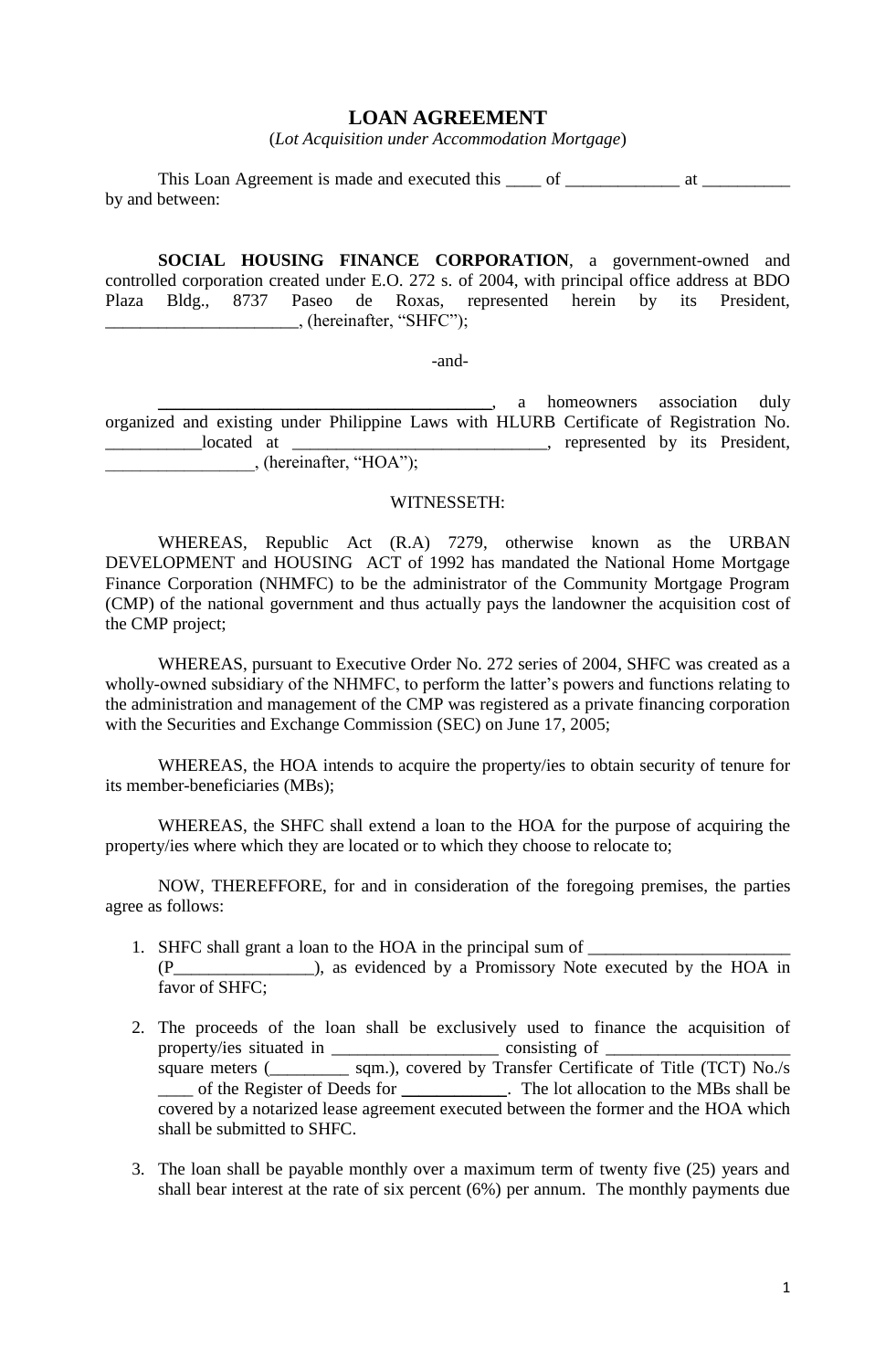shall be computed based on the aggregate amount indicated in the Lease Agreement of each MB.

- 4. Late payment of the monthly amount due in accordance with the payment schedule hereto attached shall be subject to a penalty at the rate of  $1/15$  OF ONE PERCENT ( $1/15$ of 1%) of the unpaid amount due per day of delay until full payment.
- 5. The HOA shall deposit and maintain with SHFC an amount equivalent to three (3) months amortization and one (1) year mortgage redemption insurance (MRI) premium upon loan release. This amount shall answer for any delinquency in the amortization payment of the HOA. As such, SHFC is automatically authorized without need of further notice to apply the three (3) months amortization to the outstanding loan. After notice, the HOA shall be required to replenish the said amount within thirty (30) days.
- 6. The HOA shall have the primary responsibility of collecting monthly payments due from its MBs for payment to SHFC. However, the non-payment by the MB of the periodic monthly payment due does not in any way release the HOA from the liability to pay the loan granted herein.
- 7. As security for the prompt and full payment of the loan herein granted, a REAL ESTATE MORTGAGE (REM) shall be executed by the HOA in favor of SHFC over all its rights and interest in the property/ies located at \_\_\_\_\_\_\_\_ containing an area of  $\Box$  square meters (  $\Box$  sq.m.) under TCT No.  $\Box$ of the Registry of Deeds for \_\_\_\_\_\_\_\_\_\_\_\_\_\_\_\_.
- 8. The occurrence of any of the following shall constitute an event of default:
	- a) Failure of the HOA to pay the equivalent of at least three (3) consecutive monthly payments of the loan without need of further demand;
	- b) Any willful or intentional misrepresentation or fraud committed by the HOA in securing the loan;
	- c) Any untrue or incorrect representation, statement or warranty on any material fact or information made by the HOA in this Agreement, or any other document submitted to SHFC;
	- d) Any unjustified refusal of the HOA to declare in default delinquent MBs and substitute them;
	- e) The Mortgage cannot be registered with the Registry of Deeds or said security has become subordinated to the claim of any person or entity, whether public or private;
	- f) Violation by the HOA of SHFC policies, rules, regulations and guidelines;
	- g) The Mortgage shall, for any cause, ceases to be in full force and effect or it is otherwise impaired and the required collateral value has been reduced;
	- h) The HOA shall become insolvent or unable to pay its debt as they mature, or take advantage of insolvency, moratorium or other laws for the relief of the debtor, whether filed voluntarily or involuntarily, or any judgment or order is entered by a court of competent jurisdictions for the appointment of a receiver, trust, or the like to take charge of all or substantially all of the assets of the HOA;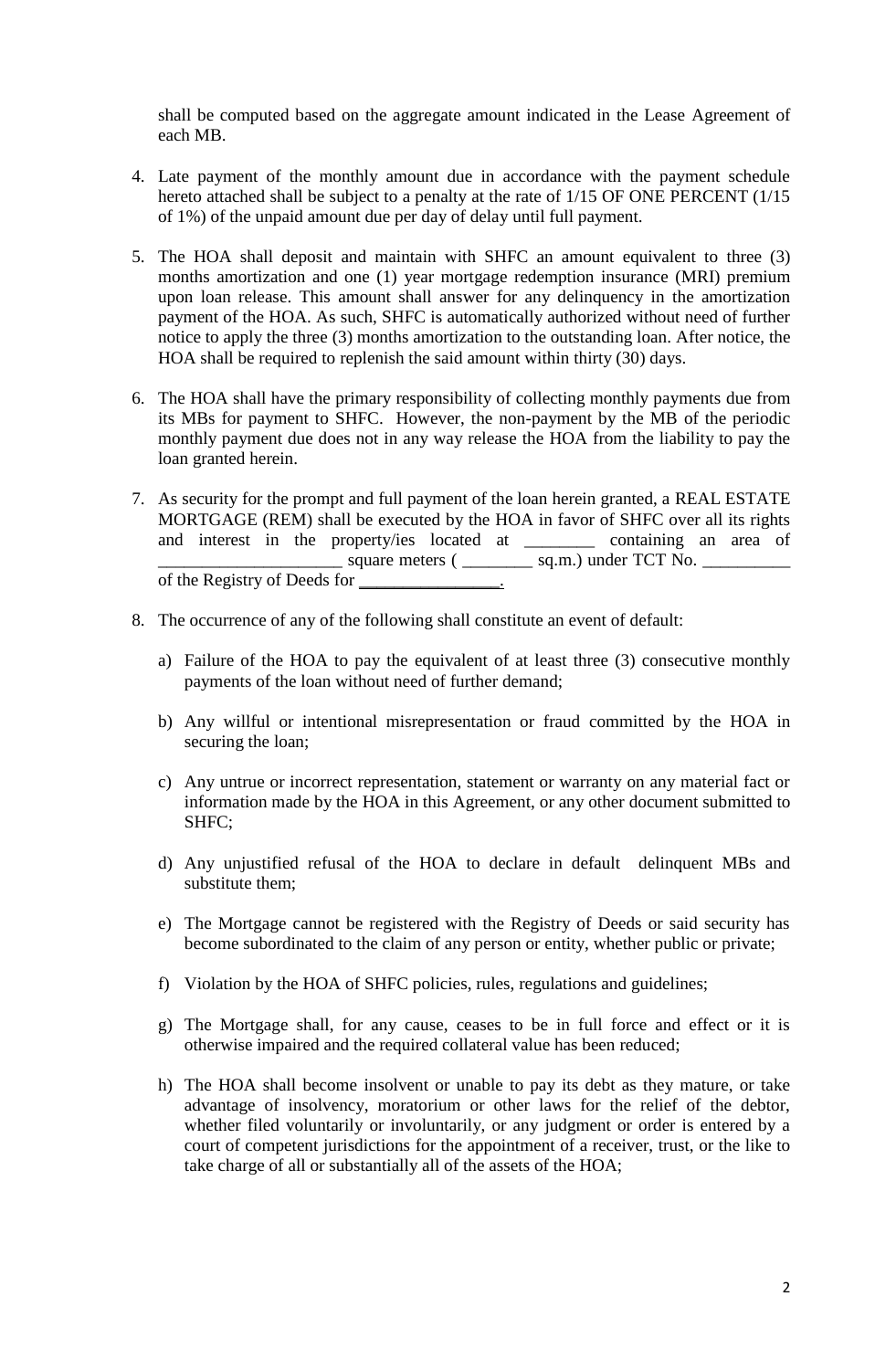- i) There shall have occurred a material change in the financial conditions of the HOA which, in the reasonable opinion of the SHFC or its assignee, the HOA will be unable to perform its obligation under this Assignment;
- j) The HOA subdivides, leases, sells, transfers, assigns, tolerates possession thereof or otherwise disposes of the mortgaged property to other persons other than the named MB, without prior written consent of SHFC or its assignee/transferee, or commit any act which may impair directly or indirectly the value of the mortgaged property;
- k) Use of property for purposes other than residential or use thereof for unlawful or illegal purposes;
- l) Violation of the terms of the Collection Agreement; or
- m) Failure to implement and/or avail the additional site and house construction loan as provided under Section 12 hereof.
- 9. Effects of Default. Upon occurrence of default, SHFC may:
	- a) Declare the outstanding loan, together, with the accrued interest and penalties, immediately due and demandable;
	- b) Foreclose the mortgage securing the loan;
	- c) Institute collection case against the HOA;
	- d) Declare the HOA in default and substitute delinquent MBs mentioned in Section 8 (d);
	- e) Terminate the loan agreement; and
	- f) Avail of any other remedies provided for by law and this agreement.
- 10. It is understood that the above remedies are alternative and in the event that the SHFC or its assignee/transferee has to initiate any action or proceeding the latter shall be entitled to collect litigation costs and expenses, including but not limited to attorney's fees equivalent to at least twenty five percent (25%) of the total amount due.

Any Court action arising from this note shall be filed exclusively in the appropriate courts in Makati City.

11. The HOA acknowledges and takes cognizance of the fact that it was SHFC which financed the land acquisition of the HOA project thus hereby recognizes SHFC'S power and authority over the project and can impose, or overrule any act or activity of the HOA that impairs the mortgaged property or will prejudice SHFC's financial exposure in the HOA project.

## 12. PROJECT SITE HAZARDS:

The HOA hereby acknowledges and takes cognizance of the fact that the project site is susceptible to the risks or hazards as shown in the geo hazard maps and the reports issued by the Philippine Institute of Volcanology and Seismology (PHIVOLCS) and the Mines and Geosciences Bureau (MGB). As such, the HOA agrees to coordinate with the local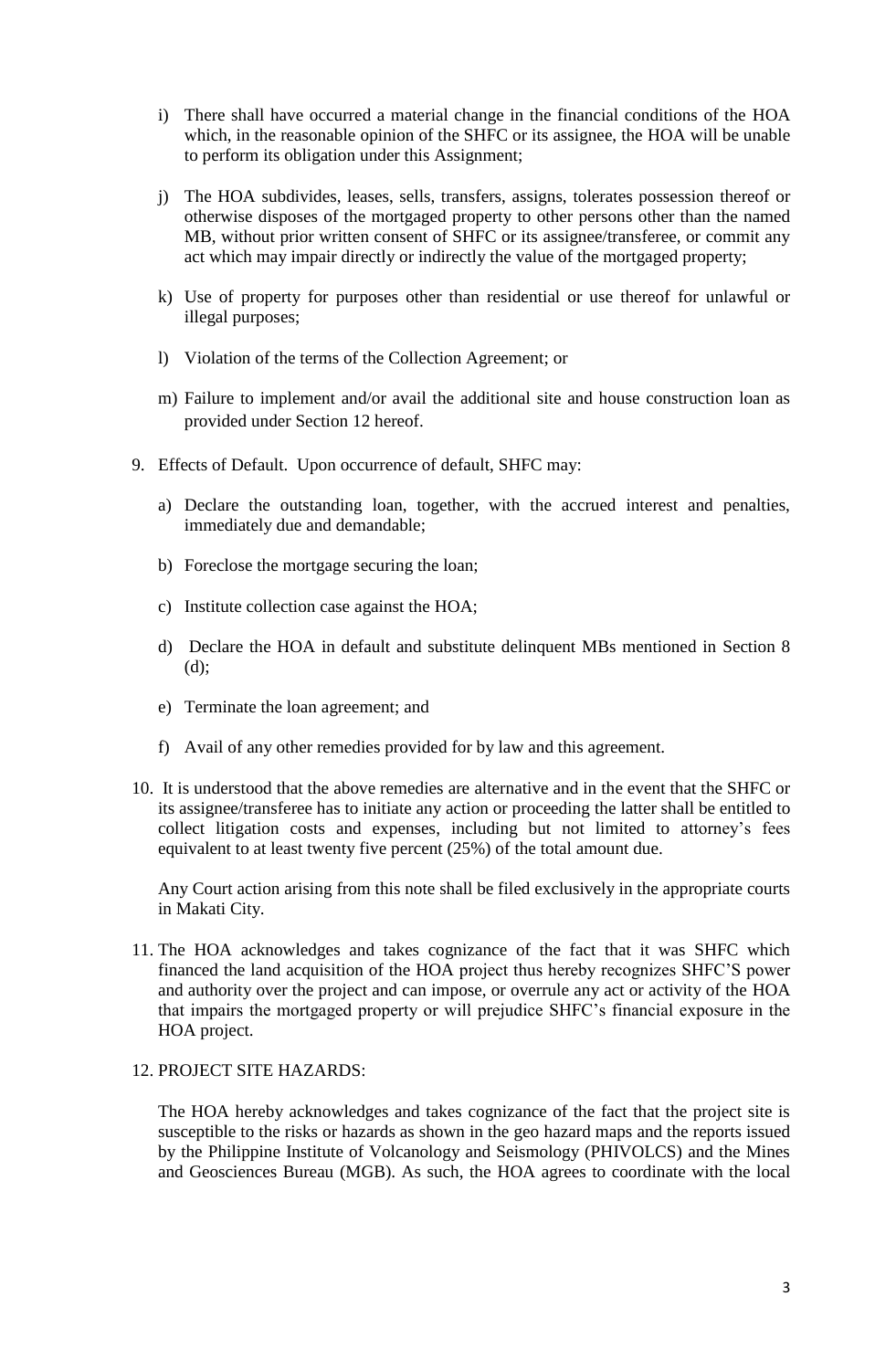government unit to assist them in the implementation of the appropriate mitigating measures, including the measures recommended by the PHIVOLCS and MGB.

In case the HOA would not be able to obtain funds to implement the said mitigating measures, the HOA shall be required to avail of site development and housing construction loans from SHFC.

In the event that the HOA fails to implement and/or avail of additional site and housing construction loans despite repeated demands, the HOA shall be declared in default and the loan shall be considered due and demandable.

#### 13. RESTRICTIONS

13.1. The HOA shall not sell, dispose, mortgage, encumber, or use as collateral for their economic venture the PROJECT SITE or any portion thereof during the lifetime of the Agreement;

13.2. The HOA shall not enter into any other agreement (except for obtaining loan from SHFC) without the consent of SHFC;

13.3. The HOA shall immediately inform SHFC of any action by third parties that may prejudice the rights of SHFC;

13.4. The HOA may provide, introduce and/or maintain proper infrastructures, perimeter fences, facilities and improvements, electricity, and water facilities that shall make the PROJECT SITE sustainable and viable for use;

13.5. The HOA shall be responsible for maintaining the cleanliness and peace and order in the area in the PROJECT SITE;

If any or more provisions contained in this Loan Agreement shall be invalid, illegal or unenforceable in any respect, the validity, legality and enforceability of the remaining provisions contained herein shall not in any way be affected or impaired.

14. The implementing guidelines of SHFC and Community Mortgage Program (CMP), including any and all amendatory and supplementary circulars thereto, are deemed incorporated herein by reference and made an integral part hereof.

IN WITNESS WHEREOF, we have hereunto set our hands this \_\_\_\_\_\_ day of \_\_\_\_\_\_\_\_\_ at

### **SOCIAL HOUSING**  FINANCE CORPORATION

**HOA**

 $\mathcal{L}_\text{max}$  . The set of the set of the set of the set of the set of the set of the set of the set of the set of the set of the set of the set of the set of the set of the set of the set of the set of the set of the set

By: \_\_\_\_\_\_\_\_\_\_\_\_\_\_\_\_\_\_\_\_\_\_\_\_ By: \_\_\_\_\_\_\_\_\_\_\_\_\_\_\_\_\_\_\_\_\_\_\_\_\_\_\_\_\_\_\_\_

President President

SIGNED IN THE PRESENCE OF:

 $\overline{\phantom{a}}$  ,  $\overline{\phantom{a}}$  ,  $\overline{\phantom{a}}$  ,  $\overline{\phantom{a}}$  ,  $\overline{\phantom{a}}$  ,  $\overline{\phantom{a}}$  ,  $\overline{\phantom{a}}$  ,  $\overline{\phantom{a}}$  ,  $\overline{\phantom{a}}$  ,  $\overline{\phantom{a}}$  ,  $\overline{\phantom{a}}$  ,  $\overline{\phantom{a}}$  ,  $\overline{\phantom{a}}$  ,  $\overline{\phantom{a}}$  ,  $\overline{\phantom{a}}$  ,  $\overline{\phantom{a}}$ *For SHFC For HOA*